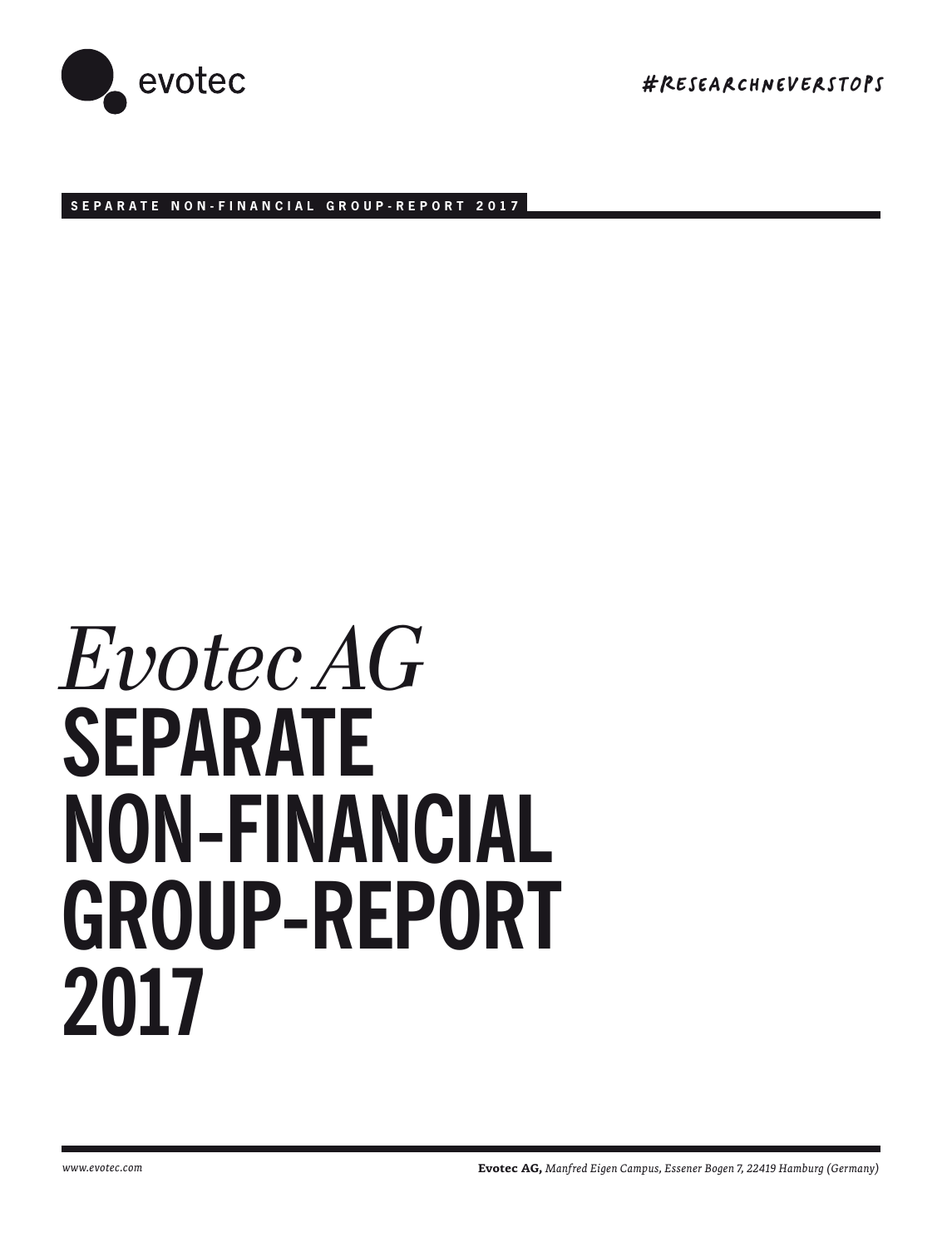

#### **GENERAL REMARKS**

This report contains the disclosures required for the Non-financial Group report in accordance with section 289c and section 315c German Commercial Code (HGB). It was reviewed by the Supervisory Board of Evotec AG and adopted on 22 March 2018. The option to apply a general framework for reporting on topics relating to sustainability as orientation for the Separate Non-financial Group Report was discussed within Evotec. After screening the relevant frameworks it was decided to not make use of this option due to the highly specific business model. At Evotec, the sustainability reporting is at present in the development stage and a possible application will be reviewed at later point in time.

#### **BUSINESS MODEL**

For a large number of severe illnesses there is currently no cure. The ensuing direct and indirect costs of treating patients are enormous, particularly in view of the effects of an ever older population in many industrialised countries. The life science industry therefore makes a very important contribution to the health and well-being of our society.

Evotec is a drug discovery and development company that offers its drug discovery solutions and services to pharmaceutical and biotech businesses, academic institutions, foundations and non-profit organisations. In its research activities, the company focuses on fighting not only the symptoms of diseases, but also their causes. Evotec has many leading scientific experts, state-of-the-art technology platforms and key expertise in the following core therapeutic areas:

- $\blacktriangleright$  Neuronal diseases
- Diabetes and its complications
- $\blacktriangleright$  Pain and inflammation
- ▶ Oncology
- Infectious diseases
- ▶ Fibrosis
- Respiratory diseases

In these core indications, Evotec strives to develop first-in-class and best-in-class therapeutics and to build innovative new business models with pharmaceutical and biotech companies, as well as other healthcare providers, like foundations and academic institutions. Its objective is always to accelerate the research activities, the development process for drug candidates towards clinical development and ultimately marketing of the candidates.

As of 31 December 2017 Evotec had a total of 2,178 employees. The company is headquartered in Hamburg (Germany); other operating sites are located in Abingdon and Macclesfield (UK), Goettingen and Munich (Germany), Toulouse (France), Verona (Italy) and Basel (Switzerland) as well as in Branford, Princeton and Watertown (USA).

In the opinion of the management, there are no aspects of Evotec's business model that conflict with its shareholders' interest in sustainable investment.

## **SUSTAINABILITY WITHIN EVOTEC'S SPHERE OF INFLUENCE**

Sustainability is of vital importance to the Evotec Group and is an essential component of all the company's business processes. For Evotec, sustainability means combining economic success with ecological and social activities. In this way Evotec assumes responsibility for current and future generations and so secures simultaneously the basis for its longterm commercial success.

At Evotec the entire Executive Board, under the leadership of the Chief Executive Officer, is responsible for the implementation of the company's sustainability activities and standards across the group. They form part of corporate planning and cover operations at all the company's locations. The company's code of conduct, its framework for corporate governance and business ethics, describes how they impact the daily work of every employee.

The code of conduct is published in the "Investing" section of Evotec's website (www.evotec.com). It covers such topics as the use of company funds, correct accounting, dealing with personal conflicts of interest and insider trading, compliance legal requirements of anti-corruption and anti-trust law, the working environment, occupational health and safety, minimising adverse environmental effects and the confidential treatment of intellectual property and company secrets. Evotec's code of conduct also forms the framework for responsible and correct dealings with business partners. Employees receive training on the code of conduct.

Since 2017 sustainability has also been a fixed element in the assessment of Evotec's suppliers. The established self-assessment process was expanded to include questions on the three criteria; environmental standards (e.g. ISO 14001), CSR standards (e.g. UN Global Compact or ISO 26000) and sustainable engagement (e.g. fair trade, Rainforest Alliance). Each supplier is given a points-based rating derived from the self-assessment and other criteria such as quality, reliability and pricing. Out of a maximum of 100 points, 15 relate to sustainability. No supplier can achieve the highest rating of Top Performer without scoring a minimum number of points for the above mentioned sustainability criteria.

# **DETERMINING THE MAIN TOPICS FOR THE SEPARATE NON-FINANCIAL REPORT**

The main topics were determined in a four-stage process in the period from May to December 2017.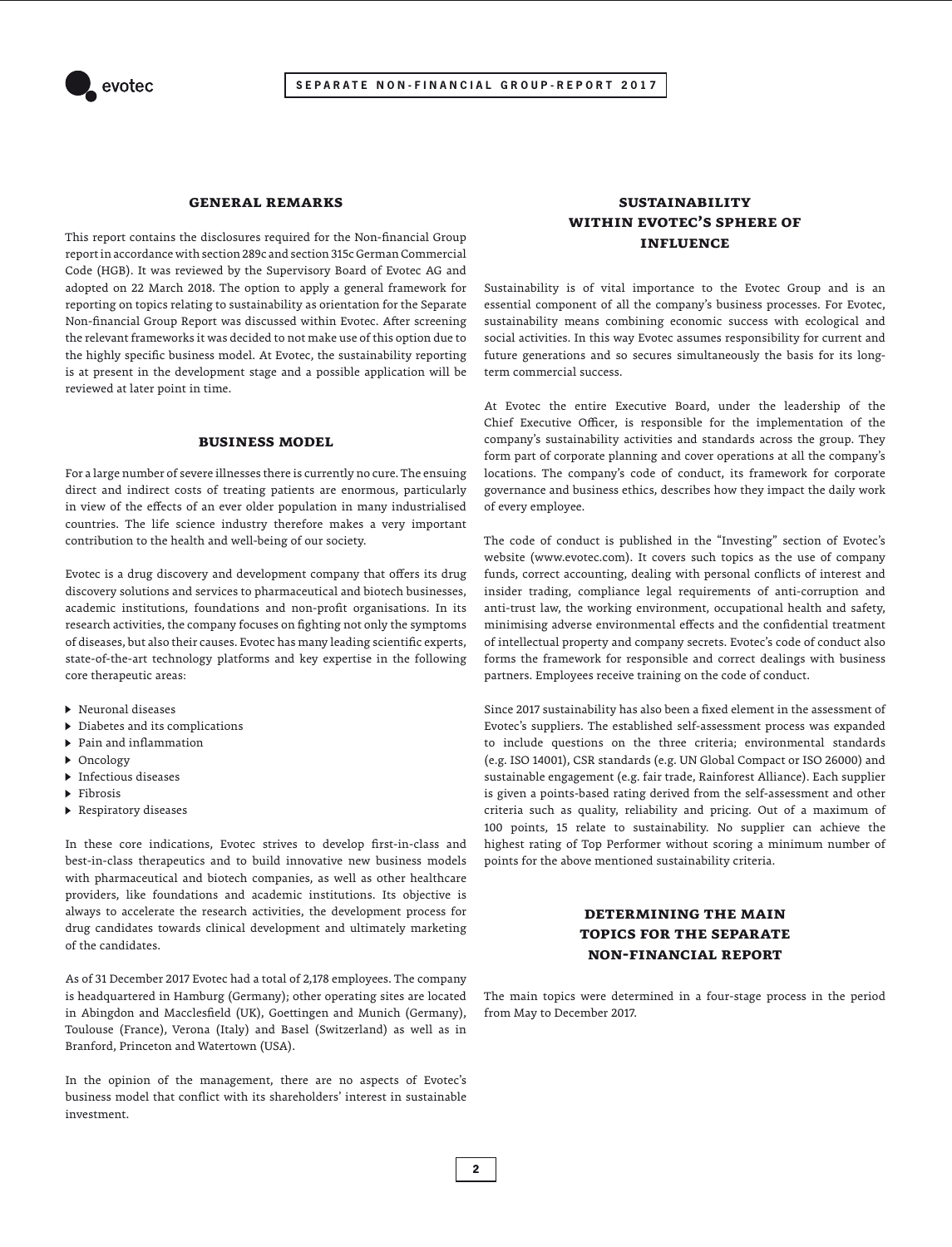#### **SEPARATE NON-FINANCIAL GROUP-REPORT 2017**

# **STEP 2 STEP 3 STEP 4 STEP 1**

- Review information already published (e.g. annual report, corporate governance declaration, code of conduct, corporate website).
- Send structured information requests to all departments whose work entails one or more of the five concerns.
- $\blacktriangleright$  Determine the materiality of topics using HGB criteria (supported by an external advisor). According to HGB, information are considered material if they are crucial for the understanding of the business performance, the financial results, the situation of the business as well as for the impact of the business activities with regards to non-financial aspects.
- Review and confirmation of material topics by the Executive Board of Evotec AG.

The analysis process confirmed the assumption that the main topics for Evotec's Separate Non-financial Report relate to the areas of employee concerns, human rights and anti-corruption. In terms of environmental and social concerns, however, no topics were identified as being material in terms of the legal standards.

### **RISKS IN CONNECTION WITH NON-FINANCIAL MATTERS**

Evotec sees the management of risks and opportunities as the permanent task of identifying, analysing and evaluating the range of potential and actual developments within the company and in its operating environment. This also includes material circumstances for Evotec that fall within the new statutory standards for non-financial reporting, such as human resources or compliance risks. For further information we therefore refer to the section "Risk and opportunities management" in the Group Management Report for the 2017 financial year.

#### **EMPLOYEE CONCERNS**

Evotec's commercial success is based on the competence, creativity and enthusiasm of its employees. Their performance and conduct are key to continuous innovation and sustainable growth. In a highly dynamic market environment, characterised by intense competition for the best talent, Evotec's human resources strategy is aimed at developing a highly motivated and qualified team that works together under safe conditions at all times to achieve the company's objectives.

#### **— EVO***CONNECT***: A NEW PERFORMANCE MANAGEMENT APPROACH —**

The global rollout of EVO*connect* was launched in mid-2017, with the aim of further encouraging regular constructive dialogue between managers and employees and strengthening the company's feedback culture. In future, quarterly discussions, known as EVOtalks, will replace the previous practice of annual performance reviews. In day-to-day work they will be accompanied by frequent, informal feedback talks.

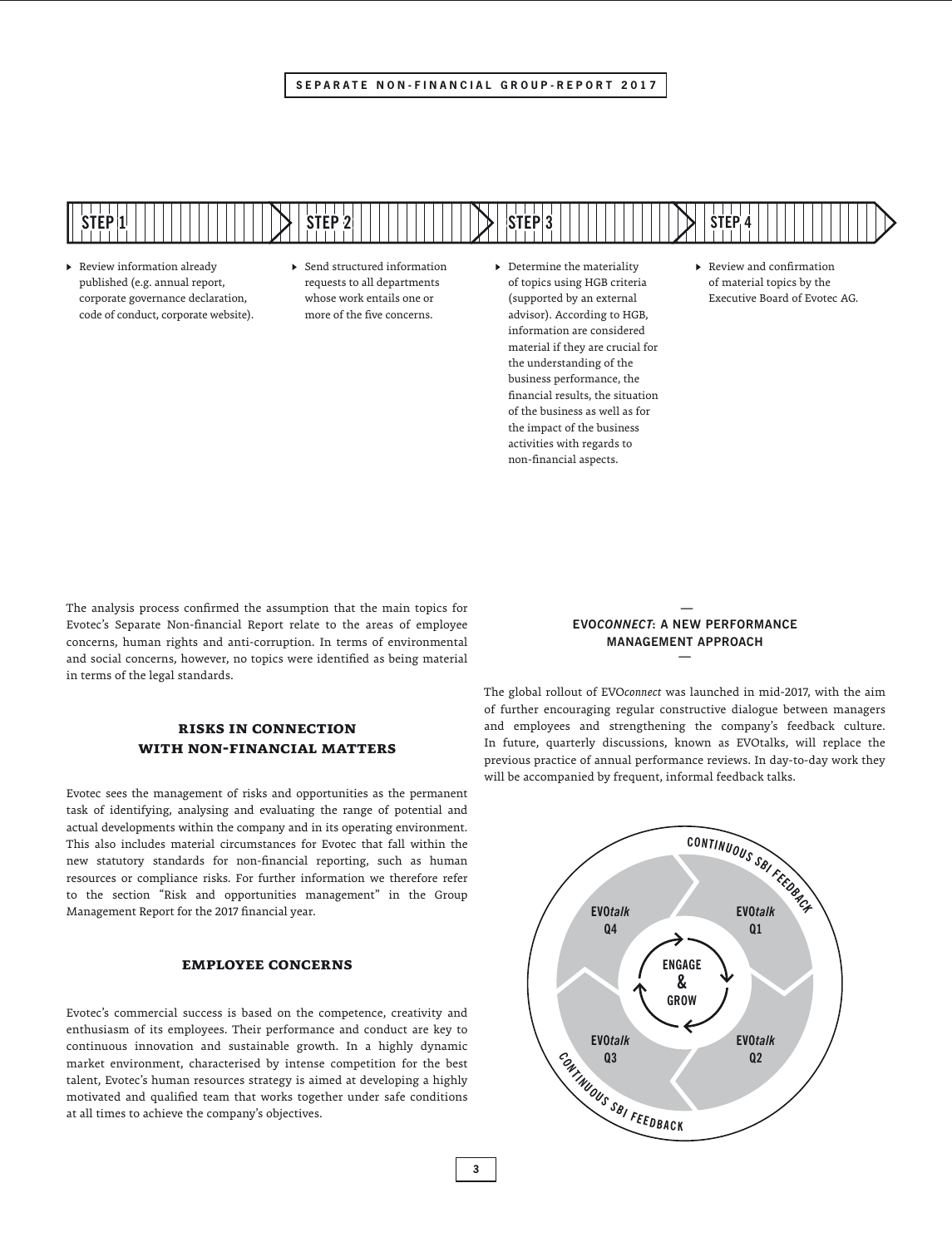

These much shorter feedback cycles and the generally more frequent and at the same time less formal exchanges between managers and their staff are intended to address promptly both good aspects of performance or conduct and those requiring improvement, to maintain a sharper focus on the jointly agreed development goals over the course of the year and to foster mutual trust by means of an open dialogue. To accompany the rollout, training courses on "Giving and Receiving Constructive Feedback" were held worldwide, to which all managers and their staff were invited.

#### **— FINDING AND RETAINING TALENT —**

Evotec's company and revenue growth is highly correlated with the growth of its workforce. The company's rate of growth is therefore determined to a very large extent by its ability to attract qualified employees to Evotec and to retain them over the long term. This being the case, various steps were taken in the reporting period to optimise the recruiting process at Evotec.

Sites with a high, recurring need for new talent now have their own recruiting teams, which can act faster, more efficiently and are closer to the market. In 2018, a new recruiting process is also to be applied, which aims among other things to cut response times to applicants significantly and to give all candidates a qualified feedback.

At the start of 2018, the career section of the company's website was also overhauled. In addition to an expanded and more relevant range of information about the diverse professional development opportunities at Evotec, the transparency of the application process was improved. Alongside the website, company employees have an important role as ambassadors when it comes to approaching and attracting potential new colleagues. As part of the "Refer-a-Friend" programme they are now being asked explicitly to make vacant positions and career perspectives at Evotec known within their personal networks. If this results in a recruitment, the referring employee receives a bonus after the trial period has been completed successfully.

Another new recruiting instrument is to be introduced in 2018: the external talent pool. It will contain all those applicants for whom no suitable position has been found following the initial contact, but whose qualifications and personality are fundamentally a good fit for Evotec. If a suitable position becomes free at a later date, these applicants can then be approached again and directly.

Another promising way of meeting future recruiting needs at Evotec's sites in Germany is the system of apprenticeships. The number of apprenticeships on offer is therefore to be increased, especially in view of imminent vacancies for laboratory jobs. Meanwhile in the United Kingdom a partnership with the University of Bath was renewed, with the aim of building close contacts to talented students from an early stage and supporting them in their career development. Evotec gives interested young academics there the opportunity of completing a doctorate in association with the company. The range of scientific training courses available to graduates was also expanded again.

#### **— SEIZING DIVERSITY AS AN OPPORTUNITY —**

Evotec works in a globalised industry and has an international customer base. The company is convinced that it needs a diverse team in every respect in order to understand its customers' different demands and to work together effectively across borders.

#### *EMPLOYEES BY NATIONALITY AS OF 31 DECEMBER 2017*



Employees of almost 60 different nationalities are already working for Evotec today. Their working environment is defined by respect, cooperation and flexibility in the way they think and act. Whether in recruiting, staff development, promotion or pay – Evotec practices equality of opportunity regardless of gender, ethnic origin, sexual orientation or age. 266 new employees were recruited worldwide in 2017. In Germany and the UK about a quarter of the new recruits came from outside the country. The development of the workforce from a diversity perspective is actively monitored and tracked by means of various indicators, including the proportion of women in senior management. In 2017, this figure was 30%. Evotec meets its own targets for the percentage of women in management positions, in accordance with the Act on Equal Access for Men and Women to Management Positions (FüPoG), which came into effect in 2015.

Although the status quo is very good, one of the explicit aims of the human resources strategy is to keep advancing diversity at Evotec in all areas and across all levels of the hierarchy. One instrument that is becoming more and more important is the posting of employees to sites in other countries. Experience shows that such postings have a significantly positive effect on both the functional and personal development of the employees. In the years ahead the international rotation of staff members is therefore to be further intensified in all areas of the company.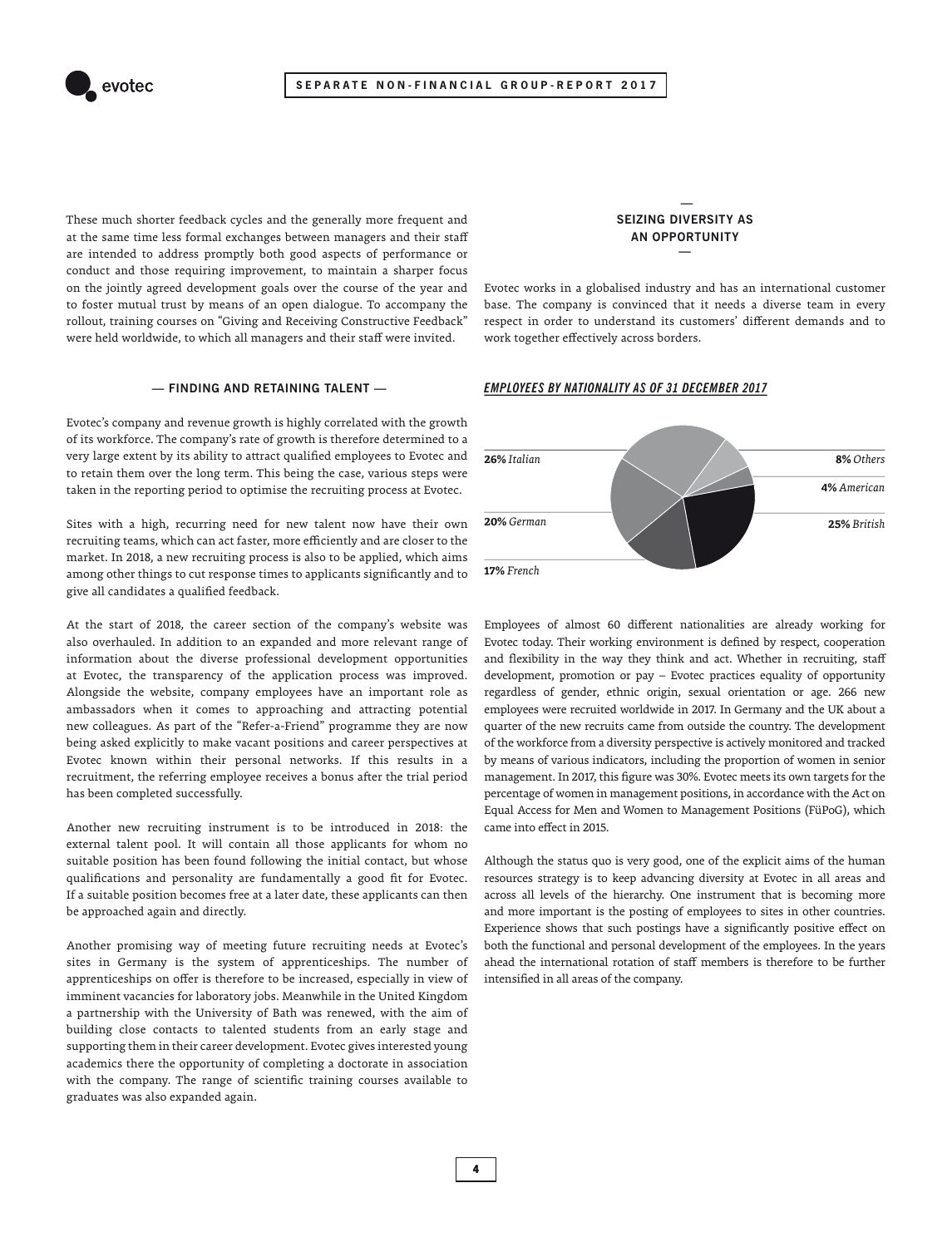#### **SEPARATE NON-FINANCIAL GROUP-REPORT 2017**

#### **— HEALTH AND SAFETY HAVE TOP PRIORITY —**

handled across the group with the same competence and professionalism as the core operating business.

Evotec's employees worldwide should be able to carry out their work in safe and healthy conditions at all times. This approach is expressed in the slogan "Make Safety your Priority". It implies that health and safety matters are

Overall responsibility for the health and safety of employees lies with the heads of the respective sites, who report on this subject directly to the Executive Board of Evotec. In turn, every manager is responsible for the health and safety of their staff and any other individuals within their area.



In Germany a comprehensive plan of action was adopted in the reporting period and implementation has begun: the "Health & Safety Programme 2017-2020", which will benefit every single employee. The core objectives of the action plan are

 $\triangleright$  to ensure continuous and transparent communication with all employees on health and safety subjects,

 $\triangleright$  to make managers unequivocally responsible for eliminating safety risks, regularly reviewing company equipment and monitoring the activities of contractors and visitors, and

to roll out the "Health@work" initiative piloted in Hamburg in 2017 to all sites in Germany.

The "Health@work" programme stands for an all-round evaluation of the working environment in terms of risks to the mental health of employees. An interdisciplinary team of managers, health and safety experts, the company doctor and members of the Works Council identifies potential stress factors, possibly resulting from overwork or inadequate working hours, for instance, and develops countermeasures. Initial results have already been presented in Verona and steps have been taken that will be continued in 2018. So with "Health@work" Evotec is taking effective action to address the fact that in today's world, occupational health risks increasingly have psychological causes.

#### **HUMAN RIGHTS**

Although "classical" aspects of human rights such as working and social conditions play a minor role in Evotec's business model, its activities as a drug discovery and development company do entail specific challenges. They relate particularly to the use of human tissue and cells, as well as to the use of animals in experiments.

#### **— RESPONSIBLE HANDLING OF HUMAN TISSUE SAMPLES —**

The use of human tissue enables Evotec to test its innovative therapeutic approaches for efficacy at an early stage of their research and development. The company purchases human cells, body fluids and tissue from licensed commercial providers, alliance partners and consortia. Evotec bases its handling of human samples on applicable national legislation and European directives. Documentation of origin, the consent of the patient or trial participant to the scientific use of the samples and the related data protection have the highest priority.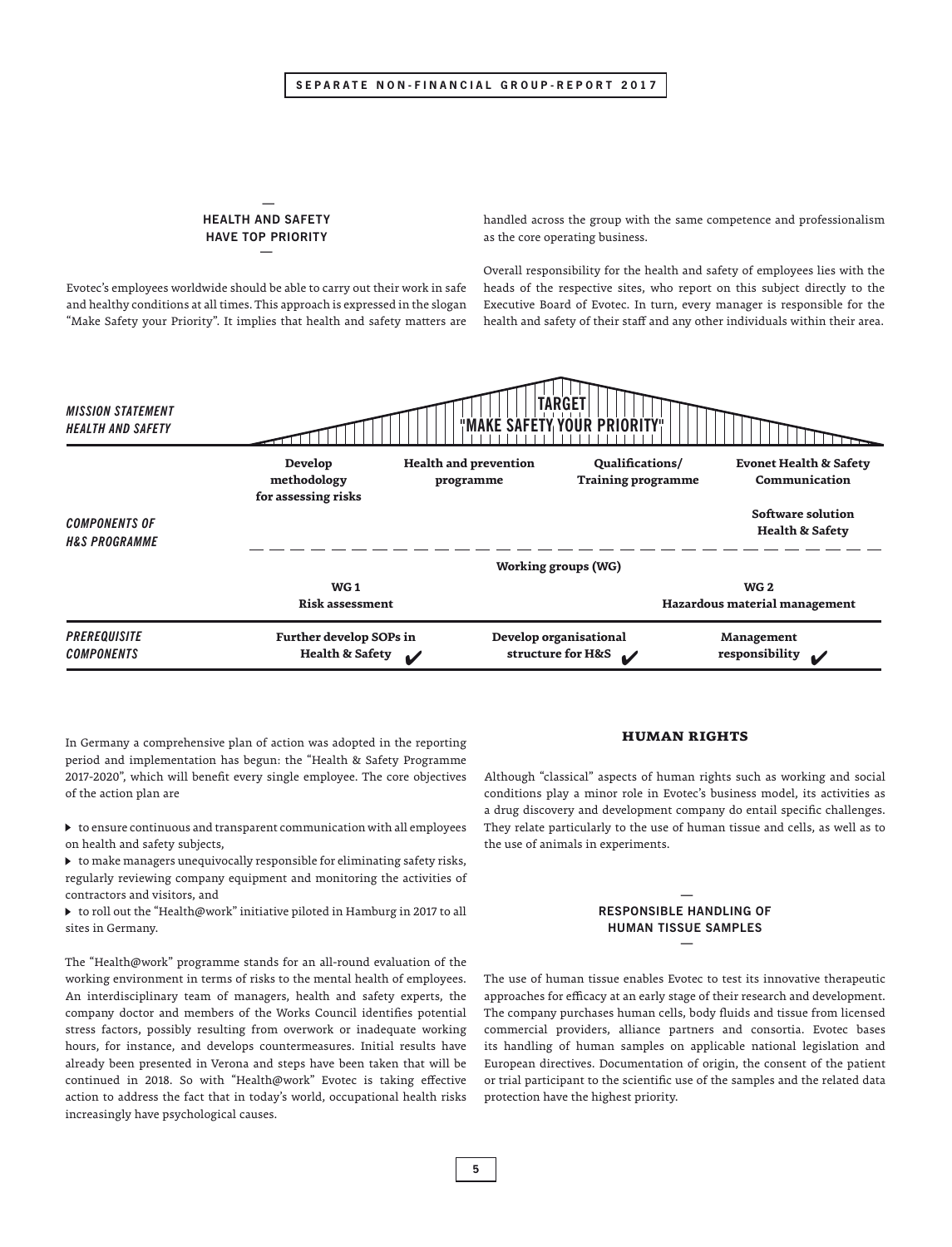

All the employees concerned are trained and protected for the handling of human samples. Normally only human material that has been tested negative for the main risks of human infection is used. Potentially infectious samples are tested for pathogens before their scientific use and only approved for experiments when they pose no threat. Employees also work under special safety conditions. Human samples are stored and processed strictly separately from samples from other species in order to rule out all potential contamination.

Embryonic stem cells play an important role in medical research. They are obtained from five-day old embryos. They grow very quickly and can develop into any kind of body tissue or organ – with the exception of the placenta. However, the use of embryonic stem cells is very controversial from an ethical perspective. Some sections of the public see a five-day old embryo as already a human being and so consider "destructive" research to be ethically unacceptable.

For some years what are known as induced pluripotent stem cells (iPSCs) have been available as an alternative to embryonic stem cells, since they can also differentiate into any cell in the human body. They are derived from easily available human skin or blood cells, which are "reprogrammed" in the laboratory by introducing transcription factors and can then be propagated indefinitely. Evotec already differentiates iPSCs into a wide range of different cell types (e.g. nerve cells, insulin-producing beta cells). It is the company's declared aim to build new disease models based on cultures of iPS cells from many different patients and to use them in drug discovery projects. This will improve significantly the chances of success for developing medicines and sharply reduce the volume of animal experiments. Evotec will issue further groupwide guidelines for the handling of human tissue and bodily fluids in 2018.

#### **— TOP STANDARDS IN ANIMAL PROTECTION —**

As part of its research activities at several European sites Evotec carries out experiments on animals that are scientifically necessary or required by law. Experiments that cannot be conducted in-house are outsourced to specialised, carefully selected and tested contract research institutes. The animals used in experiments are mostly rodents (e.g. mice and rats), but also non-rodents (e.g. non-human primates).

All animal experiments are performed exclusively with regulatory approval and on the basis of applicable national legislation (e.g. Animal Protection Act, Medicines Act). This requires justifying in every individual case why a project cannot be carried out without resorting to animal experiments. Furthermore, the number of animals used must be kept to the minimum consistent with achieving the aim of the experiment. The competent national authorities consult an expert commission when evaluating applications, which is made up of specialised experts with experience of animal experiments as well as representatives of animal rights associations. Evotec's work is also regularly reviewed by the competent local veterinary authorities. Internal committees have been established at all sites, which meet regularly to discuss animal welfare aspects and adapt them to the current legislation and best practice for animal experimentation. All sites

also have employees designated as animal protection officers, who advise, support and audit the research departments and provide instructions on animal rights compliance.

To ensure that best practice for animal testing is followed, Evotec implements from an animal rights view recommendations from laboratory animal science associations (GV-SOLAS, FELASA) and the German Veterinary Association for Animal Welfare (TVT). In addition, the research sites in Hamburg, Toulouse, Verona and Göttingen have applied for accreditation on a voluntary basis by the internationally acknowledged animal protection organisation AAALAC International (Association for Assessment and Accreditation of Laboratory Animal Care International) and have been accredited in full. The accreditation took place after an in-depth review of the conditions and programmes for keeping and using the laboratory animals, as well as the professional qualifications of their keepers and the scientific staff. A re-accreditation of the sites takes place every three years, in Hamburg e.g. the re-accreditation was achieved again in the first quarter of 2018.

Evotec also undertakes to apply the principle of the 3Rs when using animals for research, which refer to the replacement of animals where possible, the reduction of numbers used and the refinement of experimental methods. The 3R principle aims to ensure the welfare of laboratory animals and is an integral part of Evotec's research and development processes. In aiming to minimise the use of animals for research and development as far as possible, the company already uses a broad range of *in vitro* pharmacological experiments as part of its drug discovery process. These experiments, which are conducted in test tubes, test a wide range of parameters in human cell lines and tissues. Using the latest technologies, such as imaging and increasingly also non-invasive methods (e.g. light sensors), refined techniques and advice from biostatisticians are also in the spirit of the 3R principle.

Evotec generally obtains its laboratory animals from certified breeders, which are audited regularly and must keep health certificates for the animals. If laboratory animals from academic partners are of interest, they must come with a clean health certificate. Only qualified staff who undergo regular professional training are deployed to care for the animals on a daily basis. The health of the laboratory animals is measured at regular intervals in line with FELASA (Federation of European Laboratory Animal Science Associations) guidelines. Evotec not only uses these standards internally, but also applies them to its suppliers.

Alongside its ethical obligation for the animals' welfare, Evotec is interested in the quality of the data generated in animal experiments. Only when the animals feel comfortable, are subjected to as little stress as possible and are kept in good, standardised conditions can high-quality experimental results be obtained.

In addition to its aim of accrediting all its sites conducting *in vivo* pharmacological work in line with AAALAC, Evotec will continue to work to develop more animal-free, less stressful and non-invasive methods. Since 2016 a global team of vets has worked on the improvement and harmonisation of standards between the different sites. Global